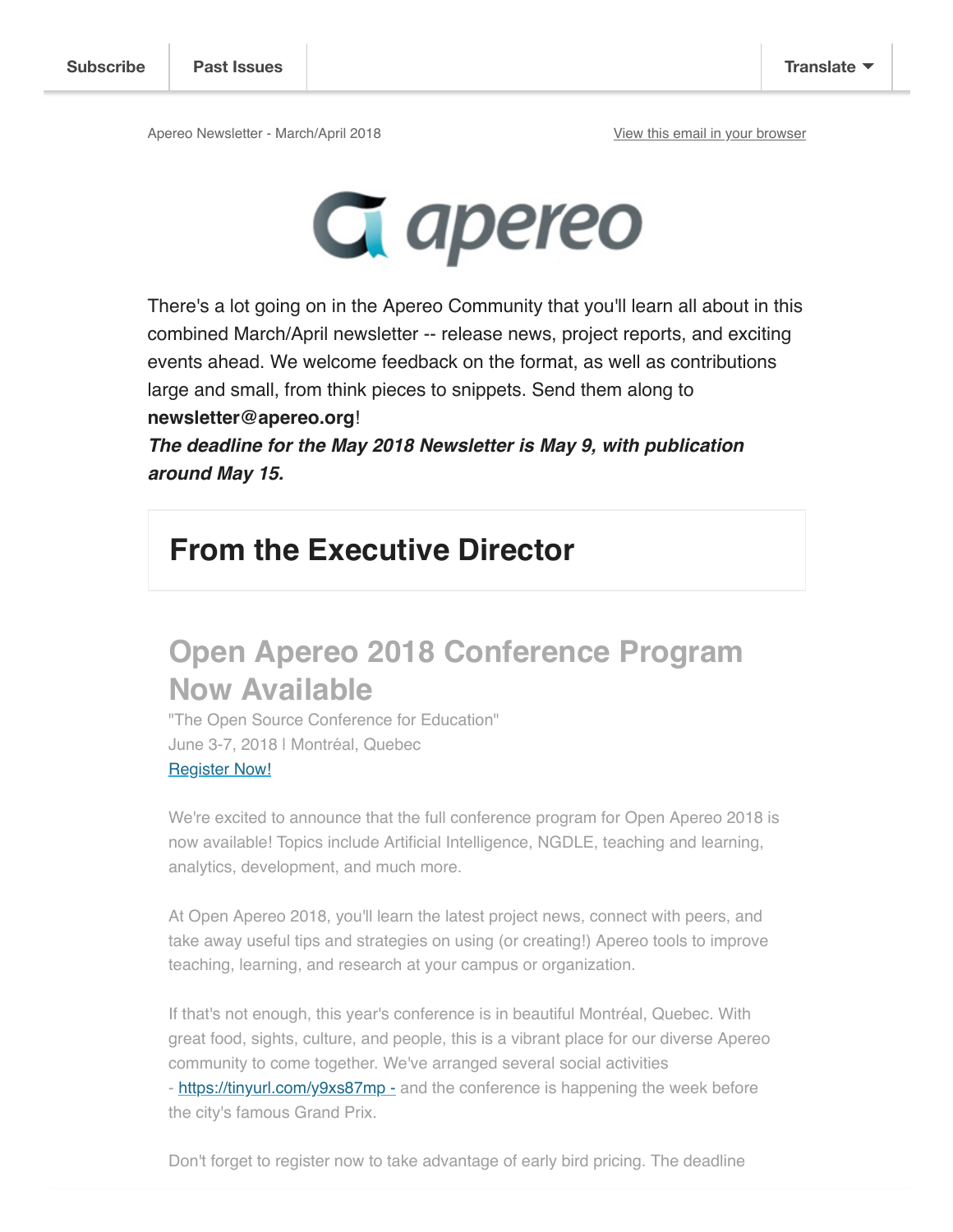|            | <b>Past Issues</b>                                                                   |
|------------|--------------------------------------------------------------------------------------|
|            | Quick Links:                                                                         |
|            | Conference Program - https://tinyurl.com/y8tdu838                                    |
|            | Hotel Registration - https://tinyurl.com/yaxn8m6u                                    |
|            |                                                                                      |
|            | With tons to learn at the conference and an amazing city to explore, we look forward |
|            | to seeing you there!                                                                 |
| Sincerely, |                                                                                      |
|            |                                                                                      |
|            | Ian Dolphin, Executive Director, Apereo Foundation                                   |
|            | Alan Regan, Open Apereo 2018 Conference Committee Chair                              |
|            | Jennifer Cummings, Open Apereo 2018 Conference Coordinator                           |
|            | <b>Read More</b>                                                                     |

### **Sakai Coordinator: Funding in 2018**

The Apereo Foundation is five years old. In that time we've grown from a handful of software communities serving higher education to almost twenty. The network of contributors to our software communities has grown significantly, encouraged by the global partnerships we forge.

We have structured our membership of educational institutions and commercial affiliates to be as inclusive as possible, and to reflect differing levels of financial resources available to higher education internationally. Large institutions are and remain important - but the voices of smaller institutions, or those with less available resource, should not be excluded or lost.

Membership subscriptions and in-kind contributions support everything we do. We have no endowment or other sources of revenue. Our membership structure has two main components - a core membership subscription, which supports the functions and activities the Foundation provides for all our software communities, and individual software community subscriptions supporting the specific activities of our constituent software communities.

Last year Foundation membership grew by more than twice the numbers we lost. In overall financial terms, our core membership revenue more or less broke even. Sakai supporting subscription revenue did not meet its target. In these circumstances, reluctantly, the post of Sakai Community Coordinator is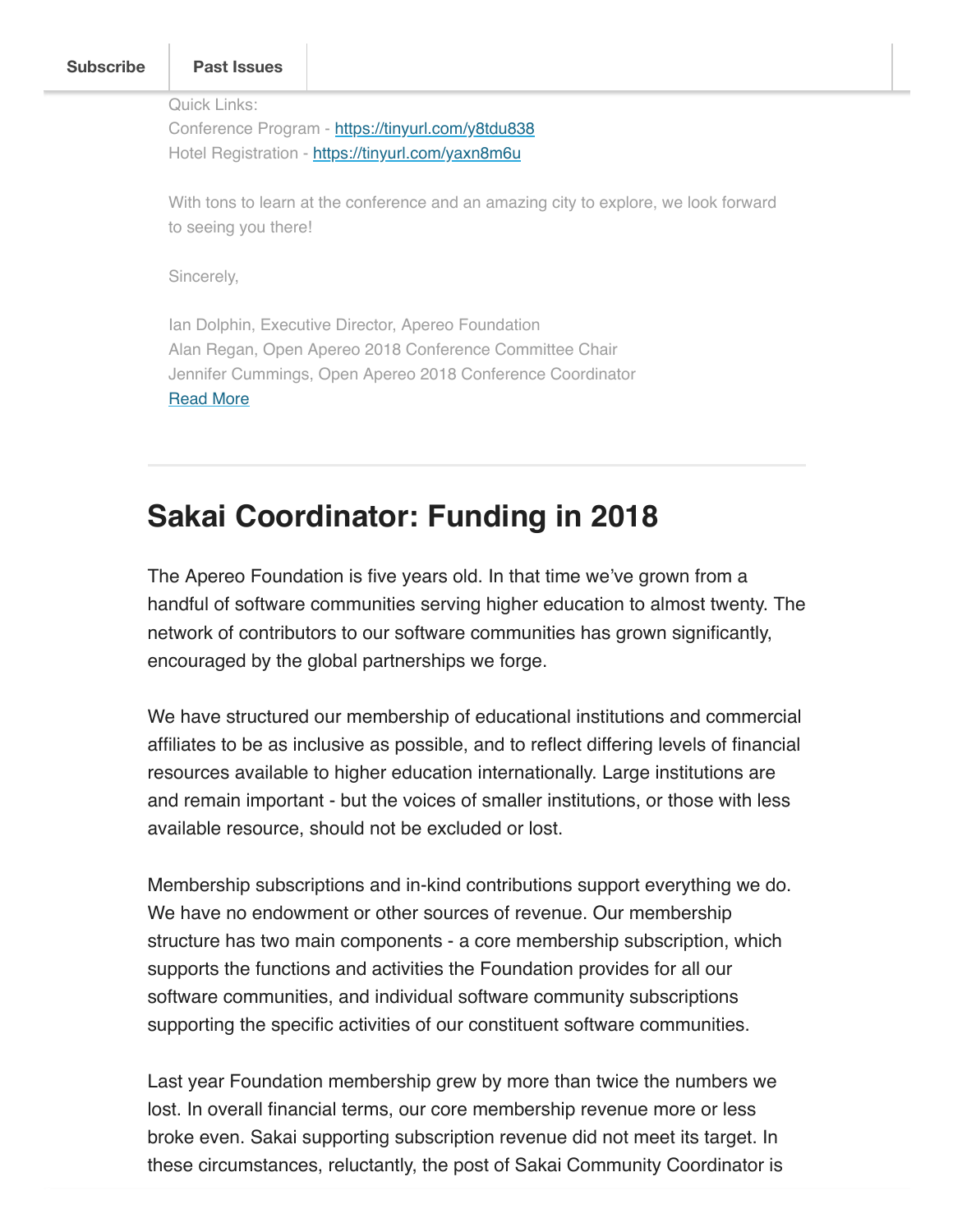Neal Caidin, the current postholder, has done an amazing job, and this decision does not reflect on the ability, enthusiasm and good humor Neal has brought to the role. In addition to Neal's management of the Sakai release process worldwide, Neal has been a valuable coordinator and contributor from the introduction of the Lessons tool in 2.9 through the responsive and mobile design of Sakai 12 to the WCAG 2.00 AA certification effort - and much more. Sakai has matured to become a more inclusive and effective community as a result of Neal's leadership and capacity to facilitate with sensitivity and empathy. Apereo itself has benefited from Neal piloting processes such as Funding and Resource Management (FARM), feature prioritization, and conference planning. We would like to thank Neal and to wish him well on his next ventures. Neal's last day is April 30.

Sakai is losing a Community Coordinator, but is not losing community coordination. In the coming weeks the Sakai PMC will work with the Foundation to evaluate the best means to deploy available resources to meet the needs of the Sakai community. The Sakai Supporting Subscription will continue to make a very significant contribution to meeting those needs. We will conduct as much of this work in the open as possible, and ensure regular community communication and consultation.

Chuck Severance, Chair of the Sakai PMC Ian Dolphin, Apereo Foundation Executive Direc

### **News**

### **Winners Announced: 2018 Apereo Teaching and Learning Awards (ATLAS)**

The intent of the award is to highlight examples of educational applications of Apereo tools which fall into an innovative or transformative category.

### **Winning Entries:**

**Michael Friesen, University of Western Ontario, Canada**  Course: Social Media and Organizations

**Eric Giraudin, IUT2 Grenoble Alps University, France**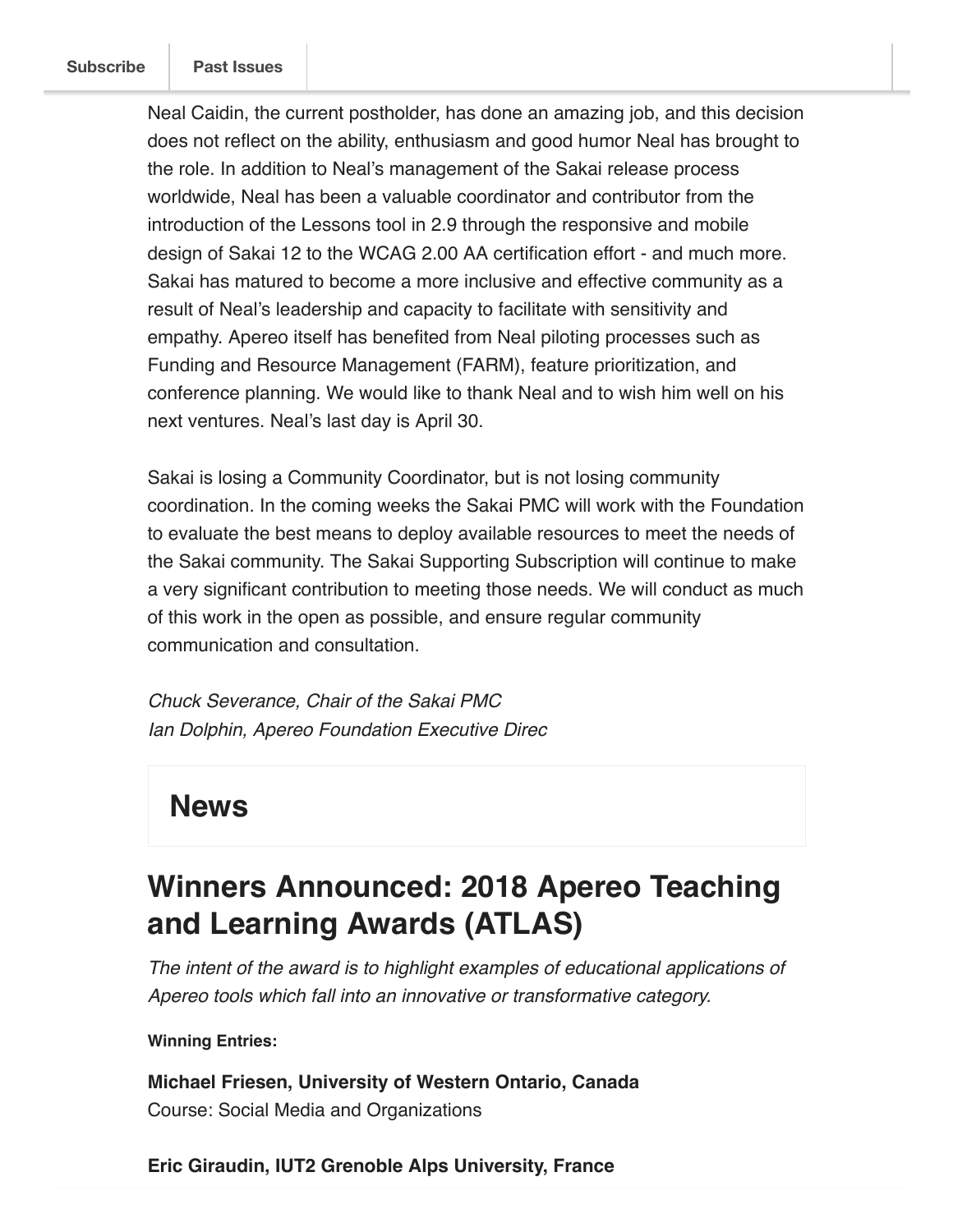**Kevin Abbott, Alex Ambrose, Maureen Dawson, and Paul Manrique, University of Notre Dame, U.S.A.**

Course: Moreau First Year Experience

Read More

### **Upcoming Events**



### **Sakai 12 Lunch and Learn Training Sessions**

Longsight is offering Sakai 12 Lunch and Learn training sessions in April and May. There is no cost to register.

This is a three-part series designed to provide an overview of current features and functionality in Sakai 12, with an emphasis on new items or recent changes. Instructional designers or faculty familiar with Sakai are the target audience, but new users are also welcome to attend. We will focus on a selection of tools for each session. There will be time for questions.

Wed. April 25th at 12pm ET - New Skin, Assignments, Commons Tues. May 8th at 12pm ET - Lessons, IMS Content Item, Chat tool Wed. May 23rd at 12pm ET - Gradebook, Tests & Quizzes

Registration link: https://zoom.us/webinar/register/WN\_Ke22a2oAR8atEQW5ut9wCA

**Project News**



**Sakai 12.0 is now available.**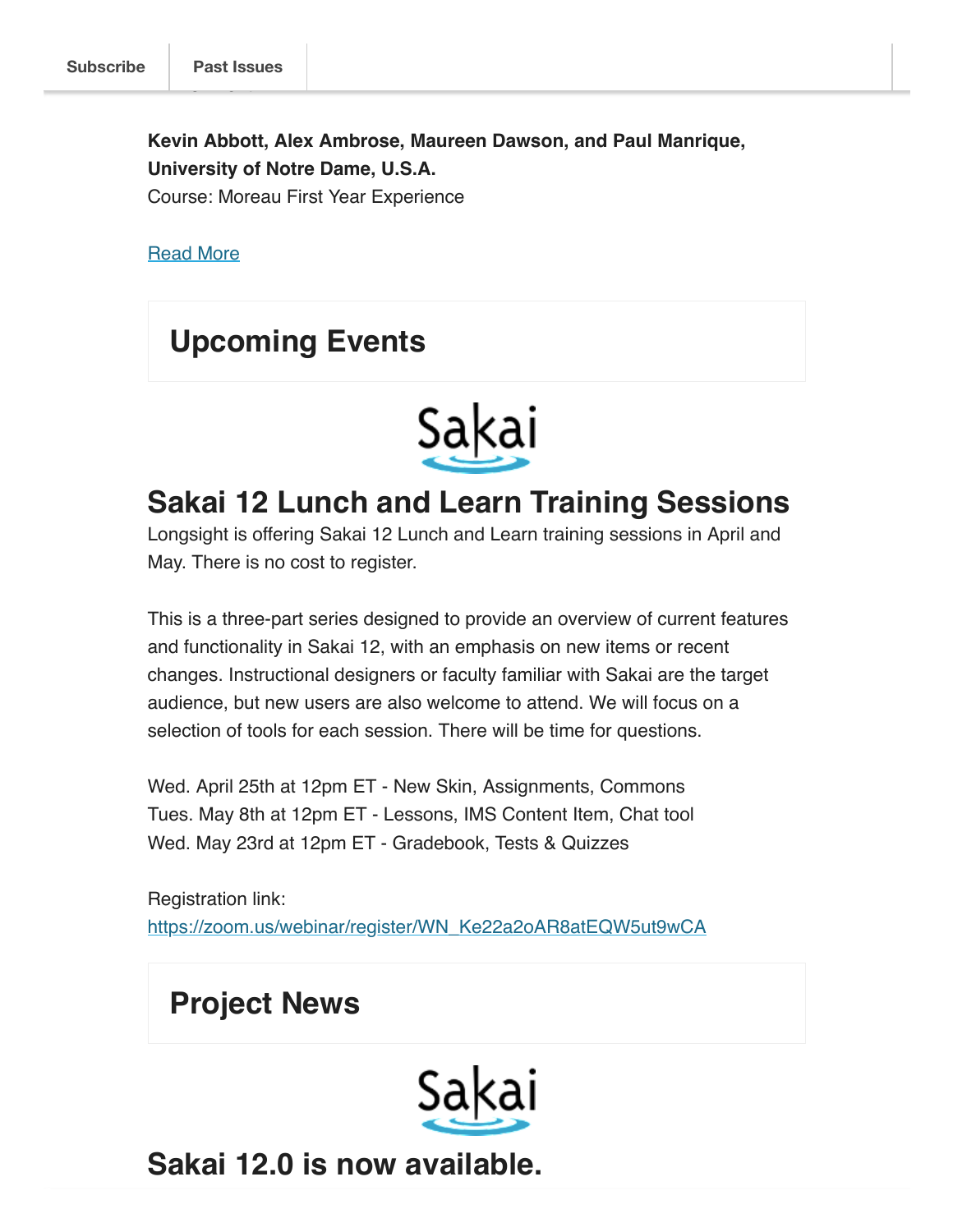|  | Subscribe |  |
|--|-----------|--|
|  |           |  |

 $\begin{array}{ccc} \textsf{Subscript} & \textsf{P} \\ \textsf{Post} & \textsf{Issues} \end{array}$ 

- Improved look and feel. New skin. More attractive and functional.
- Improved responsive design, better performance on mobile devices.
- Gradebook performance enhancements, plus a number of minor interface improvements such as progressive rendering of student grades for large classes, and a new feature which allows instructors to view and adjust final grade distribution.
- Assignments Refactoring of Assignments tool. Makes Assignments more maintainable and easier to enhance.
- Lessons has a new optional subpage left menu navigation feature. In addition, a number of useful enhancements such as a forums widget, announcements widget, calendar widget, resources widget, and personalization of text.
- Test and Quizzes (Samigo) Extended delivery of assessments for select individuals and groups.
- Chat tool updated interface.
- Pluggable Content Review which contains 4 plagiarism detection integrations.
- Standards support for IMS Content Item, including a "shopping cart" ubiquitously available in the rich text editor.
- Accessibility improvements.

### Read More

# u<sub>Rortal</sub>

**Registration for Open Apereo is now open and as you make your travel plans, please consider staying for the uPortal Collaboration Days that will be occurring Wednesday afternoon and all day Thursday (June 7-8).**

**This is a great opportunity to be more interactive and have deeper discussions on topics from earlier in the conference, demo your work and get feedback from others in the community, hash out roadmap details, and/or work together on coding. The agenda is loosely structured to allow it to be molded to meet the needs and interests of those that attend.**

**This is one of the few times you can meet face-to-face with your peers in the uPortal Community. We also invite members from other Apereo projects to participate and look at ways we can collaborate. Developers, implementors, managers, and designers are all welcome!**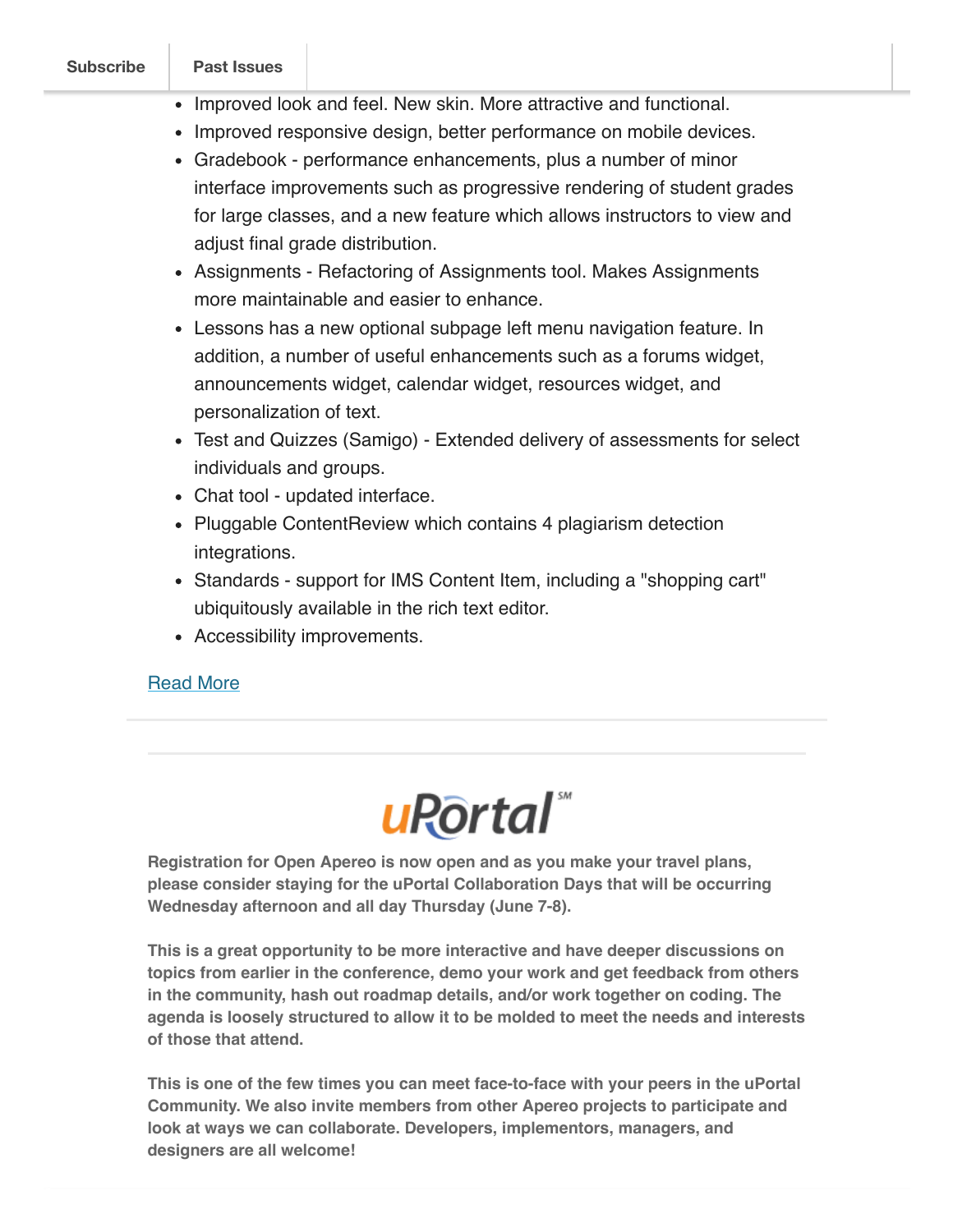

### **2018 Opencast Summit, Vienna**

75 members of the Opencast community convened at the University of Vienna to join the 2018 Opencast summit. The Austrian Academic Moodle Cooperation (AMC) was our host this year and organized a flawless event. Participants from 12 countries presented and discussed latest developments and enjoyed opportunities to network. Talks have been recorded and are available at http://opencast2018.univie.ac.at/programme-andrecordings/.

### **Opencast Release News**

Opencast recently released maintenance versions 4.1 and 3.5 which resolve a number of issues in their respective branches. Feature development is occurring in the 5.x branch, scheduled for feature freeze on April 3rd 2018, and release in early June.

### **North American Opencast Workshop Inquiry**

From Gregory Diogan

I'm considering trying to organize a North American Opencast workshop, and I'm hoping to get some feedback from the community:

1) Is a workshop where you learn about how to set up and optimally configure Opencast something that you would be interested in attending? This would cover everything from getting a basic Opencast all-in-one installation set up, to configuring Opencast for scaling in the cloud.

2) Is a workshop where you learn about how to get started developing in Opencast something that you would be interested in attending? This would cover everything from basic development environment setup to in-depth development (new services, modifications to existing services, etc).

I'm picturing a few days in a conference room with Opencast developers presenting. To be clear, this is \*not\* replacing the main Opencast conference. The goal here is for more of a classroom setting.

Is this something that interests you? If you are at an institution interested in Opencast, but using third party support services please forward this on to them as well. My goal here is to get people using Opencast, and I'm happy to train service providers in how to build and run Opencast too!

Please reply on list if possible, but if you are unable to post to list I'm still interested in hearing directly as well at gregorydlogan [at] gmail.com .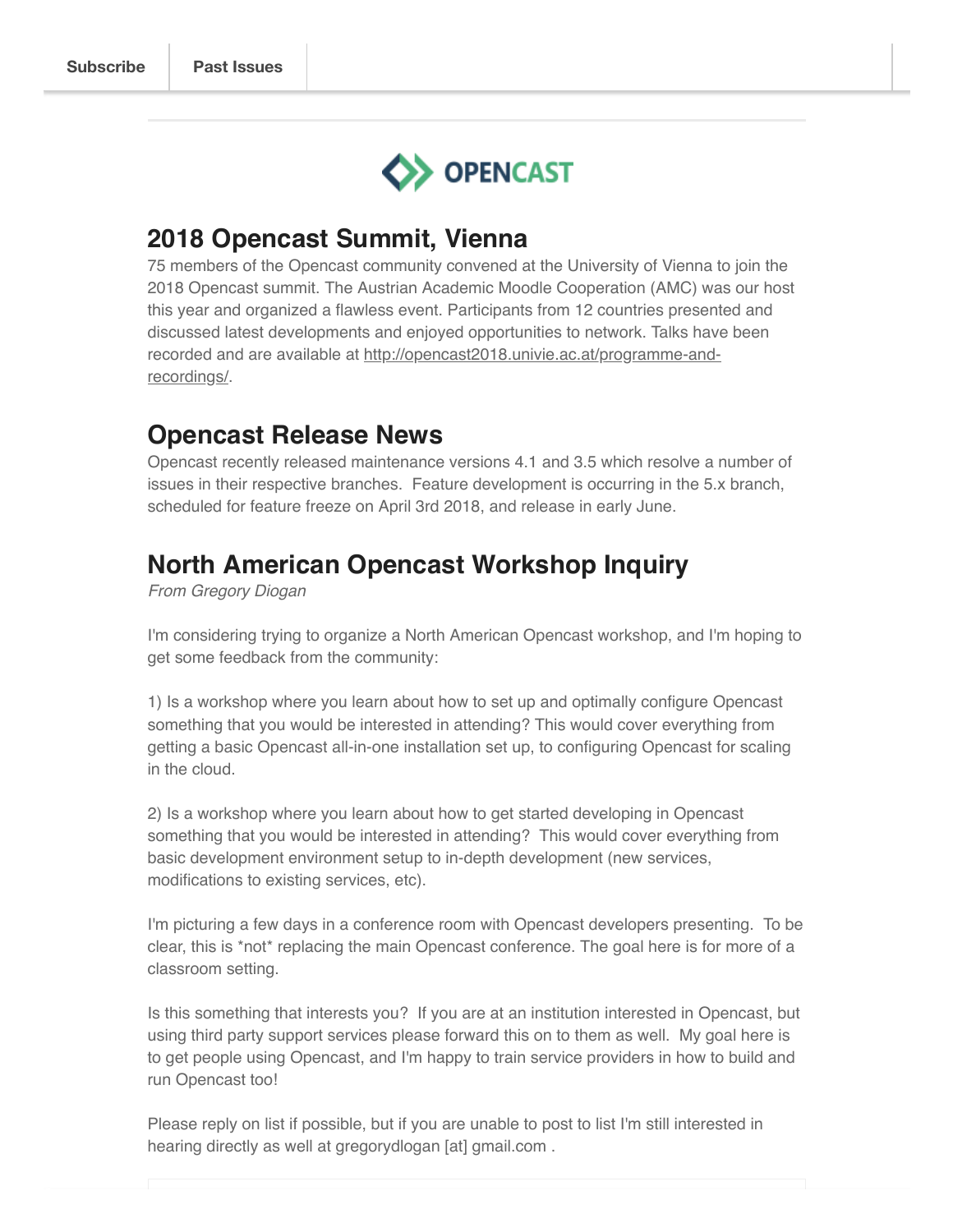## **ELMS: LN & Headless Authoring Experience (HAX)**

Once you see HAX, and realize how it works, you won't be able to unsee it.

What is HAX? HAX is short for Headless Authoring eXperience; meaning that we've decoupled the authoring of content and media from any backend storage system. This frees us to build the best authoring solution for the web. Not specifically for ELMS:LN, or Sakai, or Tsugi but for the web in general. HAX does this through a front-end technology called web components.

Web components have been in the pipeline of the web for many years, but the time is finally right to start jumping on board and planning for how to use them in the future. Web components in short are a four part specification already in most browsers fully (or polyfilled in) which allows for the creation **of new, custom html tags that the browser recognizes**. This nets you modular / component driven development without the need for bloated frameworks like Angular, React, etc.

HAX leverages this technology to build a form of web components authoring web components. This means that we can build new custom elements that any browser understands, and have it fire up a single JSON object and IF hax is around it will understand how to build a UI for it. HAX based content will never appear to have been made with HAX, because it's just writing data into web component properties the same way any developer could.

This means faculty can start authoring advanced HTML without ever looking at it. It also means we as developers can build and expand our systems using open standards without frameworks limiting who can plug and play where. The #usetheplatform movement is lively and is ultimately the replacement for all frameworks or at least huge chunks of them while allowing us to share visual and functional assets.

Interested in helping us #haxtheweb? Check out some links:

- http://haxtheweb.org this is a demo which is completely headless
- https://github.com/LRNWebComponents our open element library, currently north of 130 elements that work anywhere
- https://www.youtube.com/playlist?list=PLJQupiji7J5eTqv8JFiW8SZpSeKouZACH #haxtheweb playlist of tutorials, demonstrations, and ramblings

### **Wanted: Your Institution's Story**